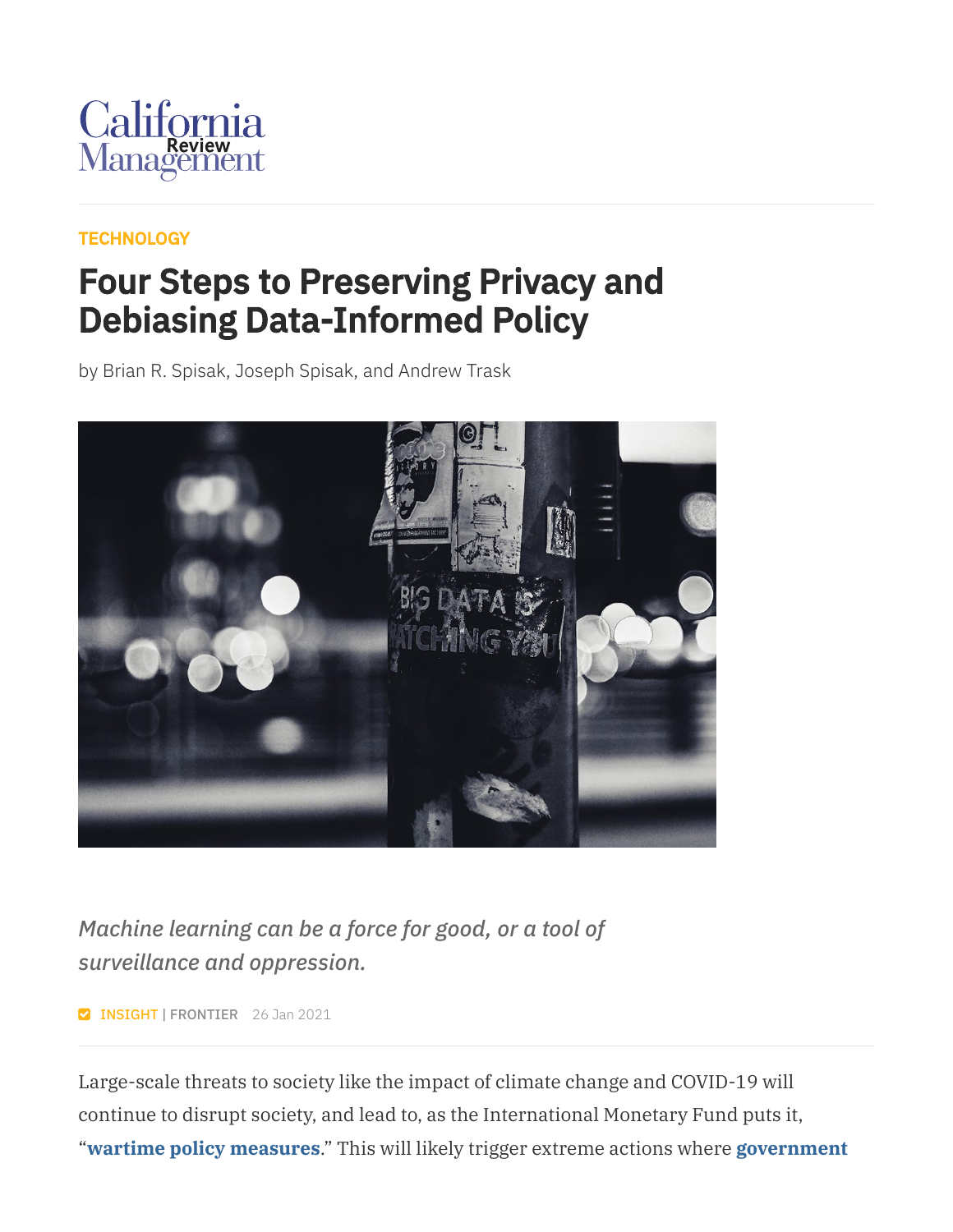**agencies use AI and access citizen data in ways that threaten privacy and other civil liberties**. Combining "wartime" threats with [data-informed](https://www.nature.com/articles/s42256-020-0195-0) capabilities can also lead to data sharing policies and practices biased in favor of quick fixes - for example, the **Covid-19 tracking apps [inadvertently](https://advances.sciencemag.org/content/6/23/eabc0764) providing identifying information of infected individuals**. Here, the use of data can induce a **[maladaptive](https://psycnet.apa.org/record/2011-00025-003) sense of shame**, create **disgust towards those [infected](https://science.sciencemag.org/content/359/6381/1213)**, and ultimately lead to **systematic [discrimination](https://www.thelancet.com/journals/lancet/article/PIIS0140-6736(06)68184-1/fulltext)**. In short, recent AI and data-informed policy measures highlight the need for privacy preserving approaches to data-informed policy while also incorporating sufficient domain expertise to minimize biased and unfair interventions.

## Preserving Privacy and Debiasing Data-Informed Policy

[Fundamentally,](https://science.sciencemag.org/content/349/6245/255) **machine learning (ML) is about turning data into intelligence that will generalize to new data**. There are several steps involved in developing an ML system for a given problem. **Figure 1a** depicts a high-level view of a typical workflow used within industry.



**Fig 1a.** A typical machine learning workflow.

Though this workflow is standard practice, such an approach is not advisable when it comes to policy because the downstream consequences can be detrimental without explicit steps to preserve privacy and debias policy. Concerns can range from the economic costs of ineffective interventions to significant social costs associated with the erosion of civil liberties. It is therefore important the workflow has added features to account for privacy threats and biased decision-making. **Figure 1b** depicts this modified workflow incorporating four steps to a "machine learning policy support system."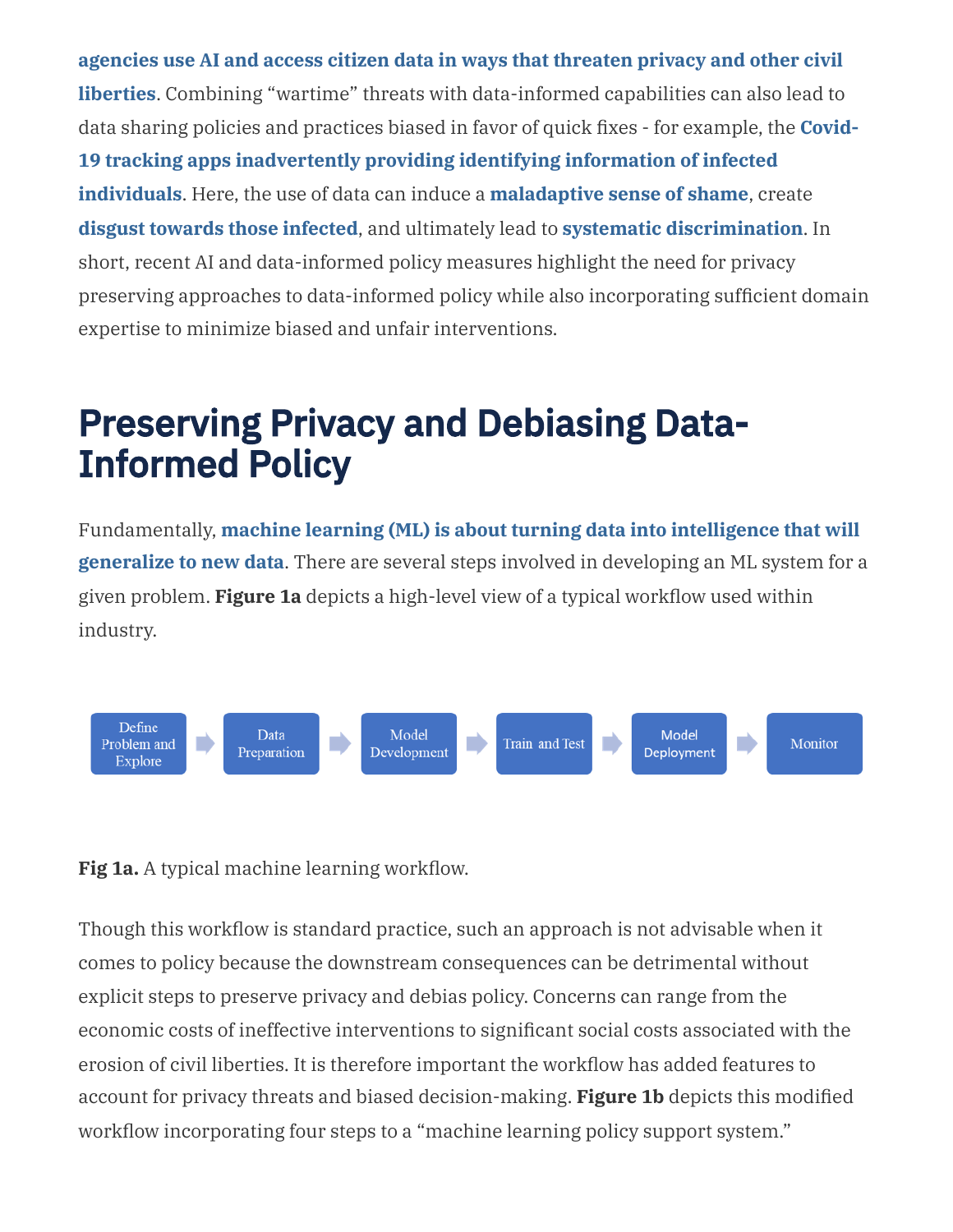To address the policy *privacy* problem (Step 1), we first introduce the state of the art in privacy preserving machine learning as well as secure and remote computation. We then combine advancements in machine learning and data science with research on human biases to explore the policy *decision-making* problem (Steps 2-4). Along the way we also supply concrete examples of how organizations are using these advancements. Ultimately, we want practitioners and scholars to get a feel for what tools are available and why leaders *need* to use them.



**Fig. 1b.** A modified workflow for a machine learning policy support system.

## Step 1. End-to-End Privacy

Privacy preserving machine learning (PPML) is a policy issue that continues to grow in importance. With relatively new legislation such as the General Data Protection Regulation (GDPR) and the California Consumer Privacy Act (CCPA), privacy preservation is a topic of interest among policymakers. Such regulation is important because ML models have several stages where malicious actors can access and exploit user data. The areas of risk include (a) within the training data, (b) when inputting user data, (c) model output data, and (d) the model itself. This exposure is obviously a major concern given the pace at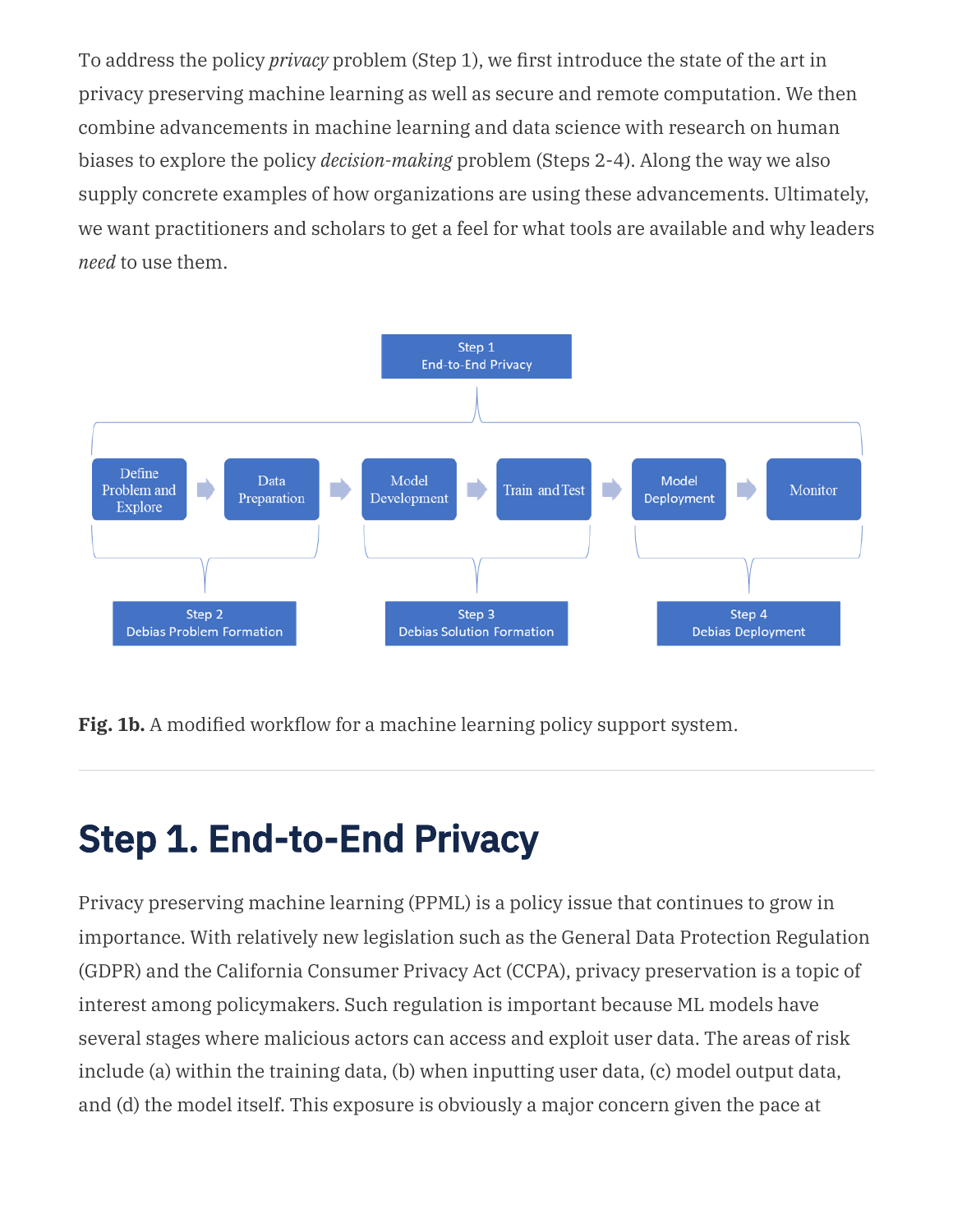which data-informed policy is spreading. In short, growing amounts of personal data require privacy preserving technologies. Below is a sampling of common research and development activities.

### Differential Privacy

**Differential privacy (DP) is a strong, [mathematical](http://proceedings.mlr.press/v83/nissim18a.html) definition of privacy in the context of statistical and machine learning analysis**. It enables the collection, analysis, and sharing of *statistical estimates* based on personal data (i.e., patterns in groups) while withholding information about any individual in the data. The intuition here is that DP can "add noise" to user data before it is shared with other parties. When noise is applied, a strict upper bound can be set on the amount of information leakage within any particular query (in some cases 0, in other cases small but acceptable amounts of personal data). Here, leaders can guard against "linkage attacks" where publicly available data overlaps too closely with data held in anonymized datasets (e.g., see the oft-cited example where **a former Governor of [Massachusetts](https://dl.acm.org/doi/10.1142/S0218488502001648) had his sensitive medical records re-identified using overlap with his voter registration data**).

Such linkage attacks have in part motivated the U.S. Census Bureau to incorporate DP into their 2020 privacy strategy. Using DP, the Census Bureau can now share and analyze more data than ever before to generate valuable social insights while maintaining privacy. In addition, Microsoft's geolocation system, PrivTree, uses DP to "mathematically blur" the location of any specific individual in their database. Simply put, noise is added to the original (identifiable) data and the subsequent PrivTree output is privatized, making it safe for sharing and analysis. DP subsequently facilitates growth while preserving privacy thereby reducing the risk of lawsuits, bad PR, and so on. Commercial uses include geographically targeted search engine results, location-based marketing, real-time navigation, and fitness app data sharing.

### Secure Computation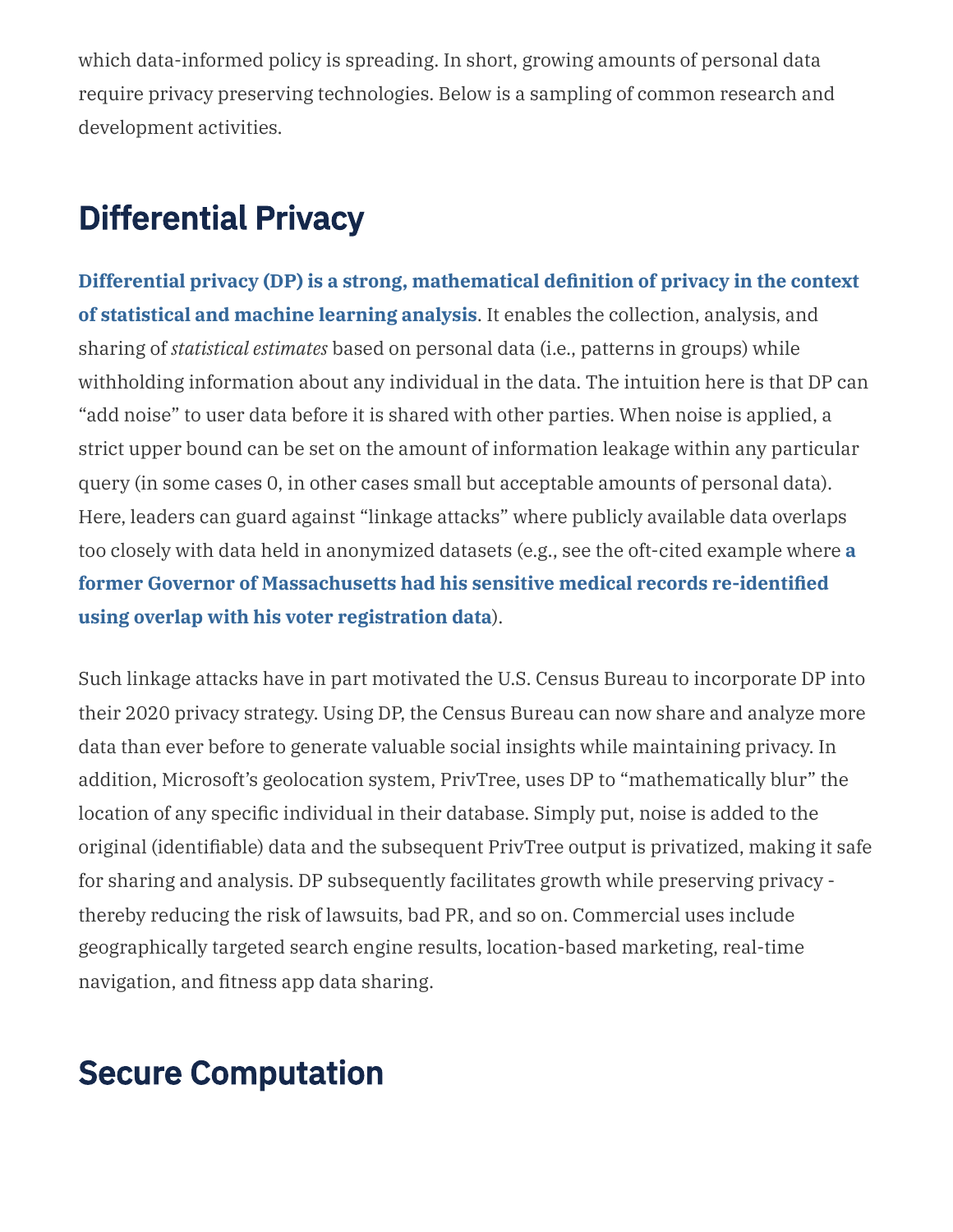**Secure multi-party computation (SMPC): Secure multi-party computation (SMPC) is a subfield of [cryptography](https://www.researchgate.net/profile/Oded_Goldreich/publication/2934115_Secure_Multi-Party_Computation/links/00b7d52bb04f7027d4000000.pdf) with the goal of creating methods for parties to jointly compute a function over their inputs while keeping those inputs private**. The intuition for SMPC is a cryptographic protocol that distributes a computation across multiple parties where no individual party can see the other parties' data. Simply put, multiple parties can securely share sensitive information to gain valuable insights without needing to rely on a third party.

Here is an example: Suppose LinkedIn wants to introduce a feature where a group of users with similar jobs can share their salary data to see where they rank compared to each other. One method LinkedIn could use to carry out this task is to trust a third party to collect the salary data and provide the employees with averages. This, however, is labor intensive at scale and not overly secure (e.g., the third party holding the data is attacked). Rather, LinkedIn could introduce an SMPC protocol where user data is automatically encrypted, the multi-party computation occurs, and the only output the user receives is the average salary. **A recent wage equity study [conducted](https://cacm.acm.org/magazines/2017/2/212427-user-centric-distributed-solutions-for-privacy-preserving-analytics/fulltext) in Boston** used such an approach to assess gender pay gaps while ensuring actual female and male pay totals never left employer servers. Commercially, companies such as Unbound Tech are leveraging SMPC to provide secure computing solutions for many of the world's largest banks and Fortune 500 companies.

**Trusted execution environments (TEEs): A trusted execution environment (TEE), or secure enclave, is a secure area of a main [processor or chip](https://ieeexplore.ieee.org/document/7345265) (i.e., System on Chip) within a mobile phone**. Code and data loaded inside are protected with respect to confidentiality and integrity. A TEE has an isolated execution environment providing security features such as "isolated execution." The intuition is that the user data used for ML model training and predictions stays in an environment secured at the hardware level (i.e., it is not accessible by other users).

This protected area can, for example, help leaders **expand democratic engagement by creating a [privacy-preserving](https://ieeexplore.ieee.org/document/9064387) environment for electronic voting**. It also has significant implications for how individuals manage their medical records and financial information.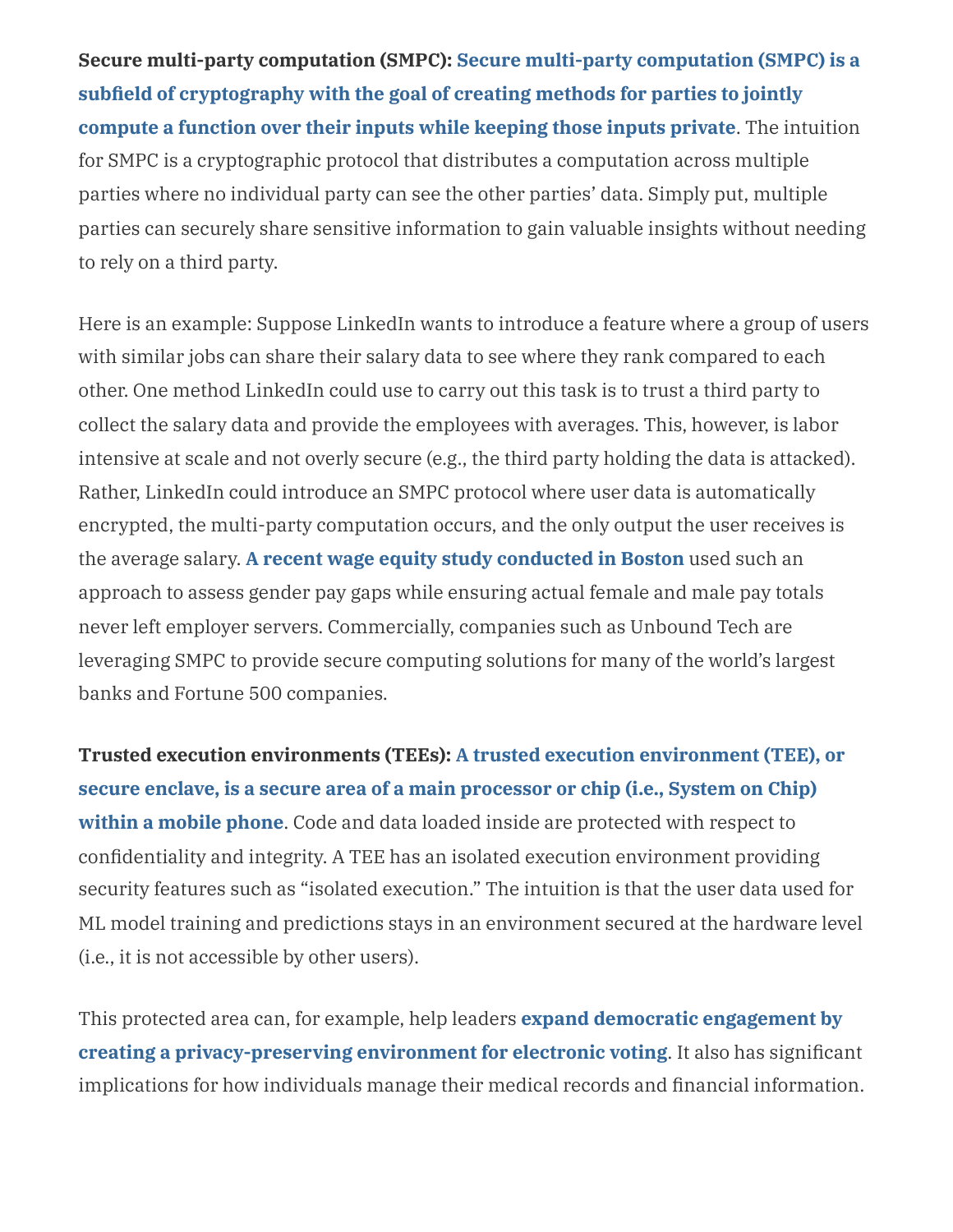Visa, for example, recently **developed [LucidiTEE](https://eprint.iacr.org/2019/178.pdf?mod=article_inline)** and **[acquired](https://www.americanbanker.com/news/visa-defends-plaid-deal-to-doj-asserting-datas-vital-new-role-in-payments) Plaid** (one of the world's largest fintech firms) for \$5.3 billion in a bid to capitalize on *secure enclave* capabilities in the payments industry.

**Fully homomorphic encryption: Fully [homomorphic](https://crypto.stanford.edu/craig/craig-thesis.pdf) encryption (FHE) is a privacy preserving approach where the inputs, output, and intermediate data values are always encrypted**. The intuition here is that executed operations occur directly on the encrypted data instead of having to decrypt first. This allows the developer to implement training or inference without ever seeing user data, and leaders can take advantage of cloud computing (i.e., access to a shared pool of computing resources) while preserving privacy. Any application can (theoretically) be run in this encrypted state, such as efficient energy grids or robust pandemic responses.

Though dataset size is an issue for this computationally intensive process, solutions are emerging for commercially viable applications. The outcomes will add value to many security-relevant tasks such as data sharing, data monetization, and cloud computing **here are three use cases to [consider](https://www.forbes.com/sites/forbestechcouncil/2020/08/10/practical-homomorphic-encryption-three-business-use-cases/?sh=7cc247fa2a46)**. In short, FHE is the gold standard of secure computation.

### Remote Computation

**Federated learning: Federated Learning (FL) is a [distributed](https://ai.googleblog.com/2017/04/federated-learning-collaborative.html) machine learning approach that enables training on a large corpus of datasets in "devices" such as mobile phones while ensuring the data stays local**. FL is a rapidly growing area of research and development. A Google Scholar search for "federated learning" indicates that papers mentioning FL increased five times from 2018 to 2019, and in the first half of 2020 alone, there were 1050 FL papers published.

The intuition here is that the user's data stays in the device and only returns the gradients resulting from local training. The gradients from all the participating devices are securely aggregated into a central server to update a model. The model is then sent back to the edge devices providing improved performance by leveraging updates across the various devices on the network without revealing any of the private information used to train the model.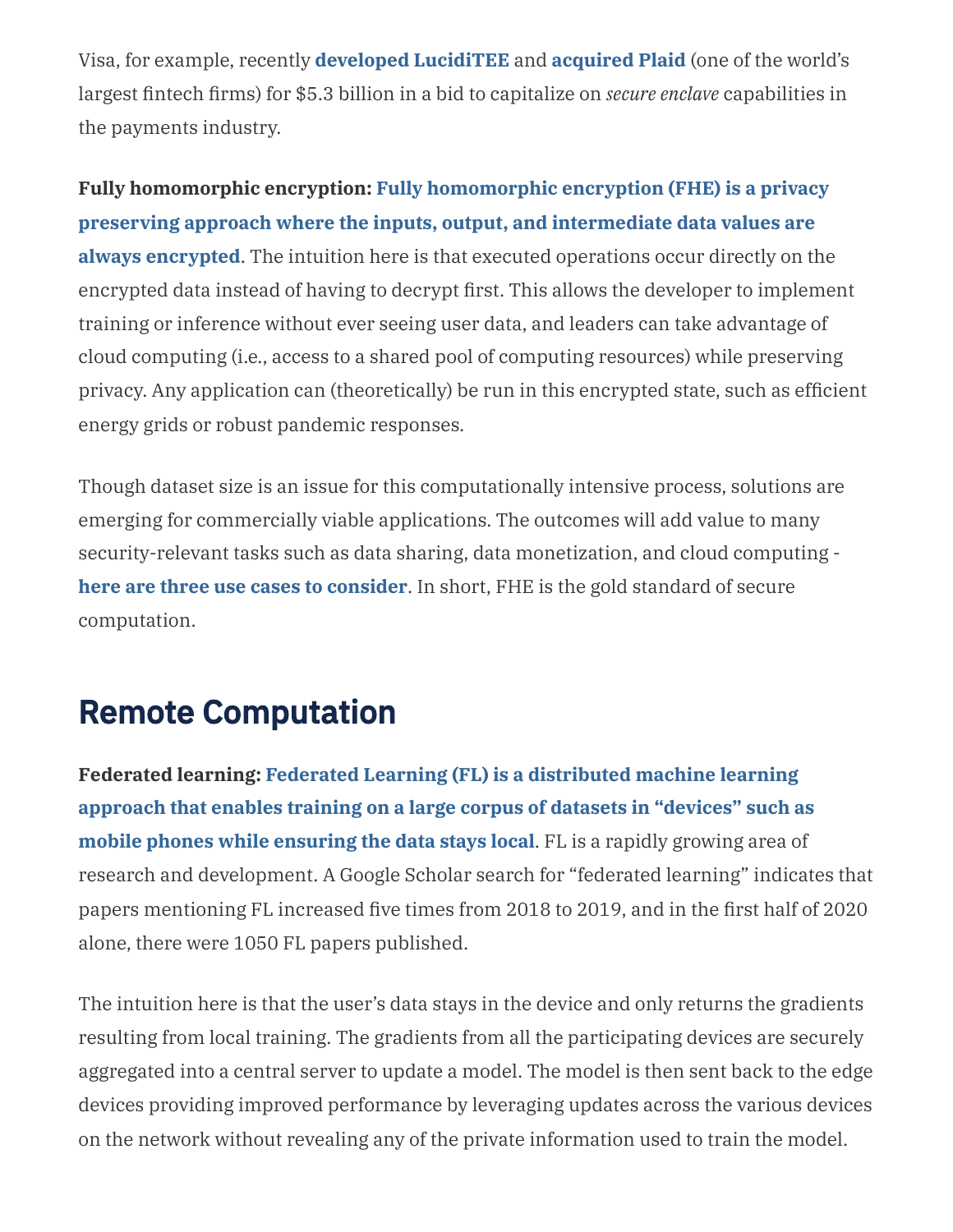Leaders can then use data-informed predictions without compromising privacy (e.g., using a federated network of datasets housed in everything from hospital databases to smartwatches for monitoring Covid-19 symptoms and predicting outbreaks). This means that organizations do not need to centralize and amass mountains of sensitive data – thereby exposing themselves to privacy attacks, lawsuits, and so on. It is therefore only a matter of time until many (if not most) sectors adopt this system of collaborative learning.

The Mayo Clinic, for example, recently launched the **Clinical Data [Analytics](https://www.statnews.com/2020/02/13/federated-learning-safer-collaboration-health-research/) Platform**, allowing a network of participating organizations (e.g., universities, private companies, and government agencies) to collectively train algorithms for improving healthcare outcomes while keeping their stakeholder's data securely on-site. The applications include everything from image recognition for detecting heart disease to pharmaceuticals. The takeaway is that FL allows for unprecedented levels of research and development while upholding ethical standards and privacy.

#### The Human Factor

Even with this extensive push to solve the *privacy* problem, the above technologies cannot account for many types of human error. Indeed, data and analytics can occur in a secure vault, but if the quality of data and analytics is biased before entering the vault, then the outcome is still flawed. This brings us to the *decision-making* problem.

Data-informed policy incorporating only a narrow and siloed band of social science, for instance, will miss important implications. Covid-19 shaming stemming from hasty policy, for example, contributed to **death threats and [possibly](https://www.theguardian.com/science/2020/apr/04/pandemic-shaming-is-it-helping-us-keep-our-distance) even suicide**. Such decisionmaking policy errors are associated with human cognitive biases. The world is extremely complex, and **humans tend to [compartmentalize](https://science.sciencemag.org/content/185/4157/1124) information to create order and meaning**. It is therefore not surprising policy biases associated with knowledge silos and snap judgements emerge. This is where advancements in ML and data science, now configured for decision support, can help leaders debias policy.

## Step 2. Debiased Problem Formation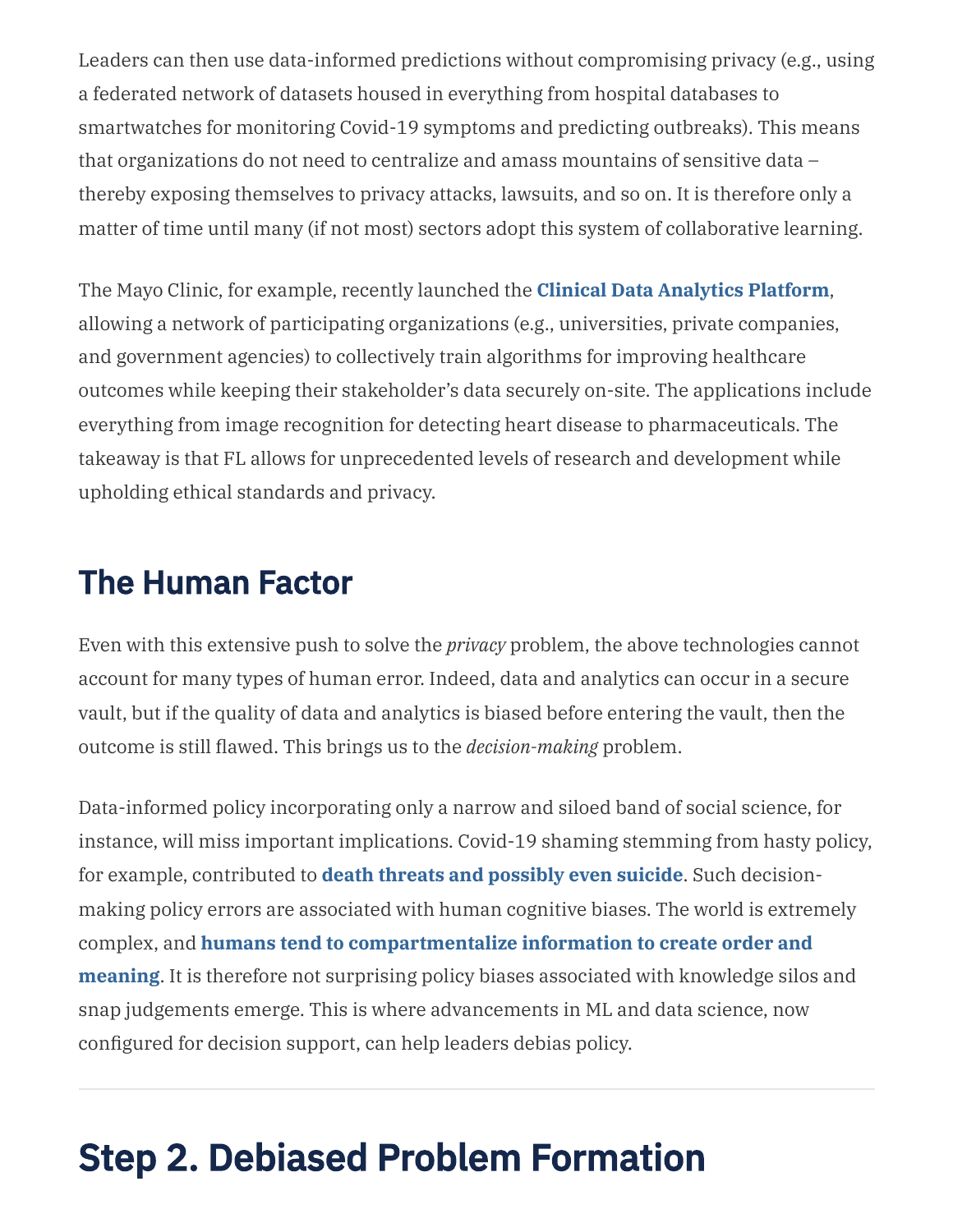Natural language processing (NLP) [applications](https://arxiv.org/pdf/1301.3781.pdf) such as **topic [modeling](https://dl.acm.org/doi/10.1145/1143844.1143967)** and **word embedding** can help leaders better define the problem. A topic model illuminates the topics occurring in a collection of documents while word embedding can transform raw text data into usable insights. A policymaker, for example, traditionally employs analysts to define a problem based on their reading of scientific documents, scouring of social media, and reviewing of news media. Now, NLP advancements can do this at a much larger scale and generate an exceptionally clear picture of the problem.

The intuition is that leaders can use NLP to scan large amounts of information regarding a specific topic (from diverse perspectives) to better understand a problem. For example, why are some experts for and some against the use of tracking and tracing apps? This approach supplies objective insights into how different groups perceive an issue and what topics the problem needs to consider. Such a process helps overcome cognitive biases such as the **[confirmation](https://www.cebma.org/wp-content/uploads/Kahneman-et-al-2001-Before-you-make-that-big-decision-60781382.pdf) bias** (i.e., the tendency to search for and/or interpret information that confirms one's prior beliefs and/or values) and **[anchoring](https://www.cebma.org/wp-content/uploads/Kahneman-et-al-2001-Before-you-make-that-big-decision-60781382.pdf)** (i.e., the tendency to focus too heavily on an initial piece of information).

We particularly focus on NLP because expert knowledge across disciplines is often encoded in language. NLP, for example, can capture Covid-19 research from purely qualitative disciplines to written summaries in applied mathematics – thus delivering a richer understanding of the problem. One such tool is COVIDScholar from Lawrence Berkeley National Laboratories. As stated in a recent **news [release](https://newscenter.lbl.gov/2020/04/28/machine-learning-tool-could-provide-unexpected-scientific-insights-into-covid-19/)**, COVIDScholar, "uses natural language processing techniques to not only quickly scan and search tens of thousands of research papers, but also helps to draw insights and connections that may otherwise not be apparent. The hope is that the tool could eventually enable automated science." This debiased, "automated science" allows leaders to explore a broader knowledge space when formulating the problem. In short, it is a guided tour of knowledge.

## Step 3. Debiased Solution Formation

**[Knowledge](http://semantic-web-journal.net/system/files/swj1167.pdf) graphs** and **[recommender](https://dl.acm.org/doi/book/10.5555/1941904) systems** can then help leaders understand where the debiased problem fits within an existing network of knowledge. A knowledge graph is a programmatic approach for modeling knowledge domains and understanding their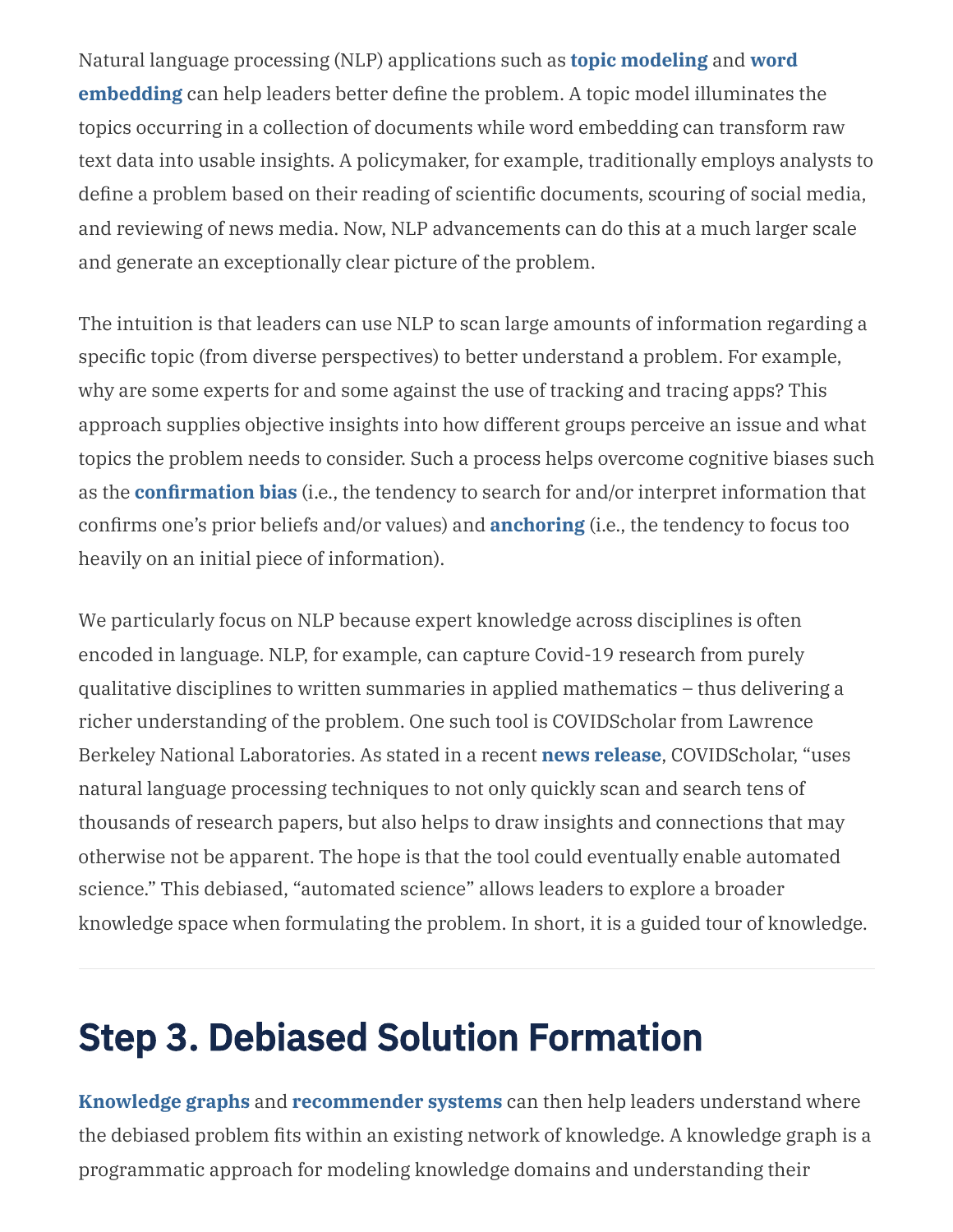interconnectedness. A recommender system is also able to filter vast amounts of information to create domains and recommend content. Collectively, they can map the properties of a subject area and suggest choices otherwise overlooked. Thus, instead of biased mental models and narrow solutions, knowledge graphs and recommender systems broaden the solution space.

The intuition is that once a leader accurately formulates a strategic problem using NLP (Step 2), the subsequent key words and phrases defining the problem integrate into a knowledge graph and recommender system to map the problem and generate recommendations for developing a debiased solution (e.g., recommending experts on shame when developing Covid-19 solutions). Further, where typical recommender systems homogenize recommendations, scientists are now combining complex knowledge graphs with recommender systems to broaden the search space, thus leading to more accurate solutions - see this recent article from **[Microsoft](https://www.microsoft.com/en-us/research/lab/microsoft-research-asia/articles/personalized-recommendation-systems/) Research**.

This step helps overcome biases such as **["judgement](https://psycnet.apa.org/record/2000-13979-002) by prototype."** This is where an individual decides what knowledge is necessary to solve a problem based on salient aspects of its prototype. For example, pandemic problems being prototypically judged as requiring medical professionals and economists while discounting less prototypical aspects of the problem (e.g., knowledge associated with shame and discrimination).

Several companies are using knowledge graphs and recommender systems to counteract such biases. **Thomson Reuters, for example, launched their first [knowledge](https://www.thomsonreuters.com/en/press-releases/2017/october/thomson-reuters-launches-first-of-its-kind-knowledge-graph-feed.html) graph in 2017 to help guide policy and practice in the finance sector.** Their knowledge graphs compile a wide range of data about organizations and people (e.g., filings, reports, M&As), allowing companies to better plan their research and more accurately formulate solutions. Similarly, **Ericsson is creating a self-adapting system using a knowledge graph to [autonomously](https://www.ericsson.com/en/reports-and-papers/ericsson-technology-review/articles/adaptive-intent-based-networking) develop and implement solutions.**

## Step 4. Debiased Deployment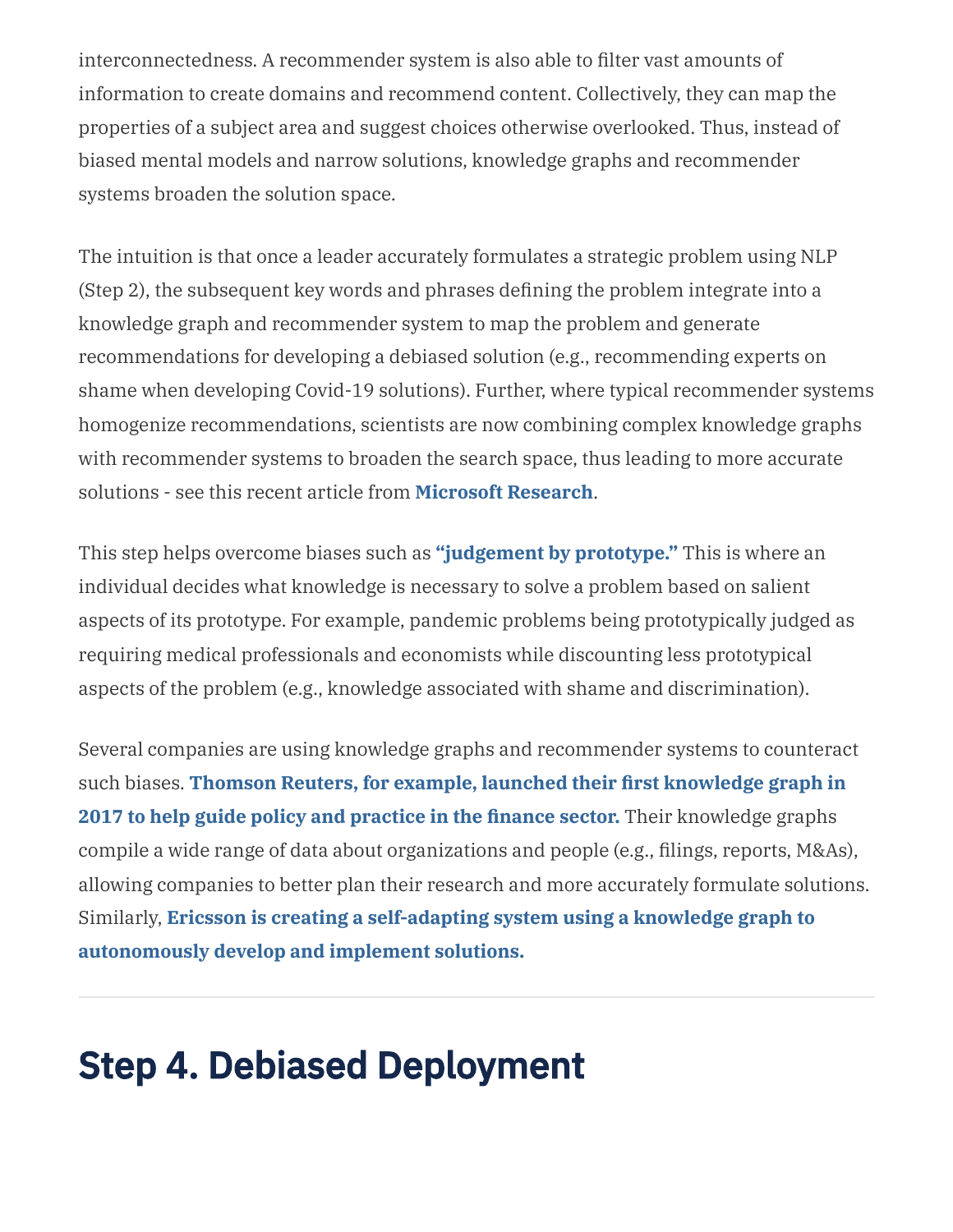Finally, **ML [auditing](https://hbr.org/2018/11/why-we-need-to-audit-algorithms)** works to mitigate any remaining bias and unfairness in deployed models. Leaders, for example, may deploy interventions based on false or skewed assumptions about various demographic groups*.* So, even if Steps 1-3 preserve privacy, appropriately define a policy problem, and formulate a robust solution, biases hidden in the leader, data, and/or algorithm can still degrade policy.

The intuition is that the audit reduces an intervention's likelihood of undeserving or overserving any specific individual or group. In terms of real-world applications, Aequitas, an open-source ML auditing toolkit, for example, uses a "**[fairness](https://arxiv.org/abs/1811.05577) tree**" to link different types of fairness with specific real-world policy problems. For instance, the tree specifically asks if the intervention is intended to affect all groups equally or proportional to the group's percentage in the overall population. Such an approach works to mitigate unintended effects (e.g., **Covid-19 policies [disproportionately](https://www.eurekalert.org/pub_releases/2020-11/cul-cai112720.php) harming ethnic minorities and migrant women**). Here, debiasing incorporates domain experts in areas such as discrimination and inequality. These experts, in consultation with policymakers and data scientists, will help calibrate ethical aspects of data-informed interventions *before* deployment – thus reducing the need for after-the-fact damage control.

Such a process works to overcome instances when leaders overestimate an intervention's efficacy based on specific examples of success without considering an overall failure rate (i.e., *[base-rate](https://psycnet.apa.org/record/2014-38928-002) neglect*). Incorporating a debiasing audit also helps to avoid policy decisions swayed by **ingroup [favoritism](https://science.sciencemag.org/content/321/5897/1844#:~:text=Little%20is%20known%2C%20however%2C%20about,group%20affiliation%20and%20ingroup%20favoritism.&text=The%20resulting%20social%20environment%20includes,accordingly%20show%20strong%20ingroup%20favoritism.)** and **ultimate [attribution](https://psycnet.apa.org/record/1981-05426-001) errors** (e.g., promoting a pandemic mitigation policy assuming a group's flawed behavior causes the spread of disease when contextual factors are the underlying cause). Finally, auditing also minimizes a leader's "**bias [blind](https://psycnet.apa.org/record/2002-10937-008) spot**" (i.e., recognizing the impact of biases on others, but not seeing the impact on one's own decision-making).

Step 4 is hugely important because it is the last chance to catch bias before stakeholders start to "feel" policy. The outcome of biased policy touching ground has far-reaching and long-term consequences. Governmental institutions may inadvertently discriminate against certain groups such as the [well-documented](https://www.nature.com/articles/s41599-020-0501-9) problems with **ML-informed policy in the criminal justice system**, and firms might rely on biased ML-informed policy in their hiring and promotion practices, **leading to further [discrimination](https://hbr.org/2019/05/all-the-ways-hiring-algorithms-can-introduce-bias)** in the workplace. Step 4, accordingly, is *mandatory* quality assurance.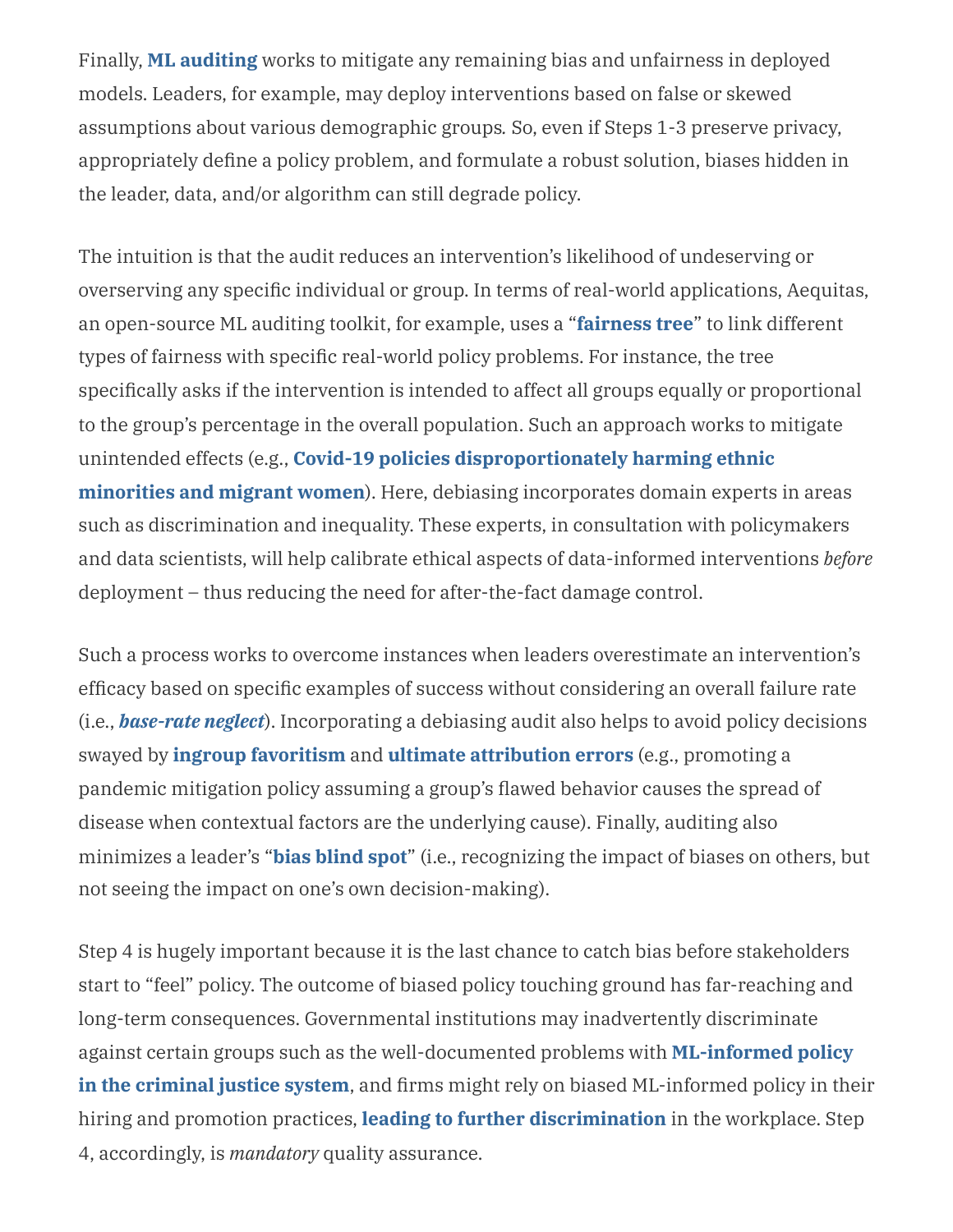# Concluding Remarks

Using technological advancements to preserve privacy and debias policy surrounds leaders with a host of relevant domain experts, engineers, and data scientists. Moving forward, it is thus advantageous, completely feasible, and increasingly important to develop a machine learning policy support system. The four steps we introduce offer a path towards this modern and increasingly beneficial form of governance.



#### Brian R. [Spisak](https://www.otago.ac.nz/management/staff/people/otago631636.html) ([Follow](https://www.nz.linkedin.com/in/brian-r-spisak/)

Brian R. Spisak is a research associate at Harvard's National Preparedness Leadership Initiative, a joint program of the Harvard T.H. Chan School of Public Health and the Center for Public Leadership at Harvard's Kennedy School of Government, and a senior lecturer at the University of Otago in New Zealand. He researches the biological and cultural evolution of leadership as well as the emerging topic of machine learning and leadership. Brian applies his work to issues relevant in business and society, including innovation, sustainability, and the alignment of operational behavior with strategic goals. His work is published in leading outlets including Academy of Management Review, Psychological Science, and The Leadership Quarterly.



#### [Joseph](https://pytorch.org/) Spisak ([Follow](https://www.linkedin.com/in/jspisak/)

Joseph Spisak is the product lead for PyTorch, the open-source AI platform used by Facebook, OpenAI, Microsoft, Tesla, Uber, and many others. His work spans collaborations with many teams, including the AI developer community to bring scalable tools to help push the state of the art forward. Prior to PyTorch, Joseph led a deep-learning product management team and global AI partnerships for Amazon AI. Before that, he was director of the machine learning segment for Intel.